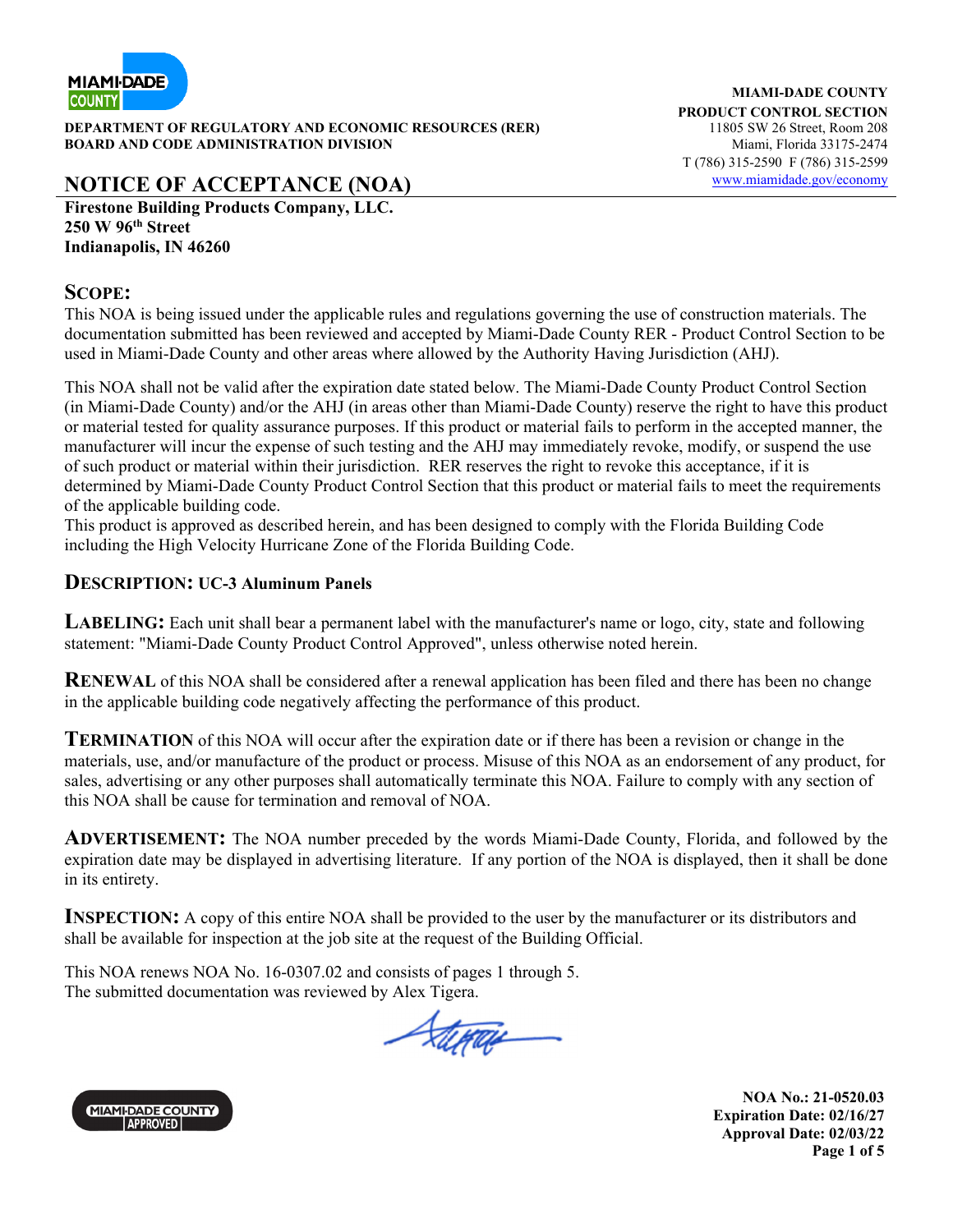### **ROOFING SYSTEM APPROVAL:**

| Category:                       | Roofing                              |
|---------------------------------|--------------------------------------|
| <b>Sub-Category:</b>            | Metal, Panels (Non-Structural)       |
| <b>Material:</b>                | Aluminum                             |
| <b>Deck Type:</b>               | Wood                                 |
| <b>Maximum Design Pressure:</b> | -112.5 PSF, See System Limitation #2 |

# **TRADE NAMES OF PRODUCTS MANUFACTURED OR LABELED BY APPLICANT:**

| Product                                                                  | <b>Dimensions</b>                                                                                                                                     | <b>Test</b><br><b>Specifications</b> | Product<br><b>Description</b>                                                                               |
|--------------------------------------------------------------------------|-------------------------------------------------------------------------------------------------------------------------------------------------------|--------------------------------------|-------------------------------------------------------------------------------------------------------------|
| $UC-3$<br><b>Manufacturing Location</b><br>#I                            | Length = $119-1/2"$<br>Maximum Width $= 24"$<br>Minimum Thickness $= 0.032"$<br>(panels are cut to appropriate length)<br>Min Yield Strength: 27 ksi. | <b>TAS 110</b>                       | Corrosion resistant, standing seam,<br>coated, prefinished, & mill finished<br>aluminum panels.             |
| <b>UC-3 Expansion Clip</b><br><b>Manufacturing Location</b><br># $1,2,3$ | 28 GA (.016") thick Base<br>1" wide<br>$0.42$ " high<br>$5"$ long<br>28 GA $(.016")$ thick Top<br>$1.87"$ wide<br>$0.412"$ high<br>$3"$ long          | <b>TAS 114</b><br>Appendix E         | Corrosion resistant, formed, painted<br>or unpainted stainless steel clips for<br>metal panel installation. |
| <b>Trim Pieces</b><br><b>Manufacturing Location</b><br>#I                | Length $=$ varies<br>Width $=$ varies<br>Minimum Thickness $= 0.032"$                                                                                 | <b>TAS 110</b>                       | Standard flashing and trim pieces.<br>Manufactured for each panel width.                                    |

## **MANUFACTURING LOCATION:**

- 1. College Park, GA
- 2. Jackson, MS
- 3. Anoka, MN

### **EVIDENCE SUBMITTED:**

| <u>Test Agency</u>                | <b>Test Identifier</b> | <b>Test Name/Report</b> | <u>Date</u> |
|-----------------------------------|------------------------|-------------------------|-------------|
| <b>PRI Construction Materials</b> | FBP-292-02-03          | TAS 125 / UL 580        | 09/30/16    |
| Technologies, LLC                 | FBP-292-02-02.1        | TAS 100                 | 08/15/16    |



**NOA No.: 21-0520.03 Expiration Date: 02/16/27 Approval Date: 02/03/22 Page 2 of 5**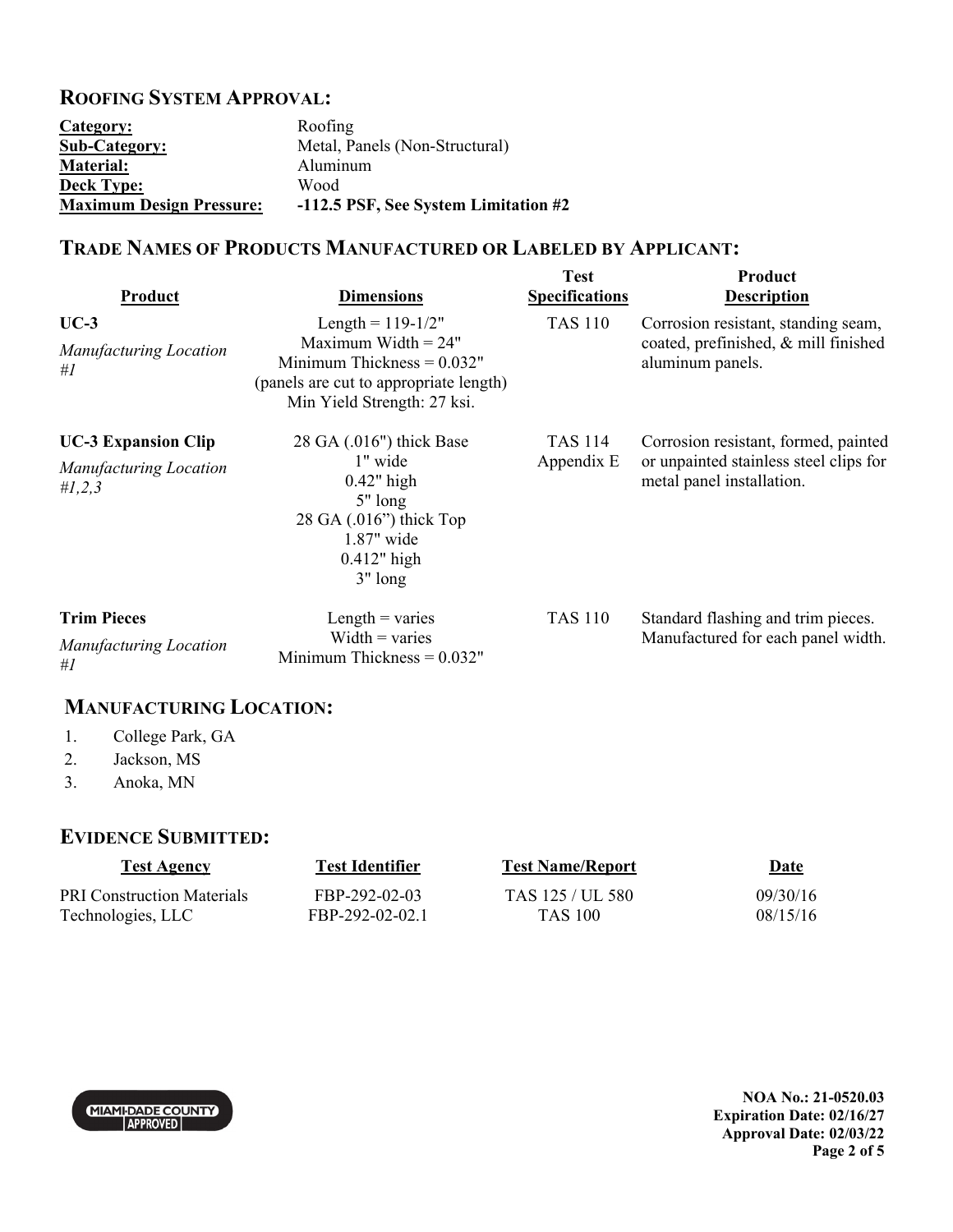## **APPROVED ASSEMBLIES**

| System:                                        | UC-3 Aluminum Panel                                                                                                                                                                                                                                                                                                                                                                                                                                                                                                                                                                                                                                                                                                                                                                                                                                                     |
|------------------------------------------------|-------------------------------------------------------------------------------------------------------------------------------------------------------------------------------------------------------------------------------------------------------------------------------------------------------------------------------------------------------------------------------------------------------------------------------------------------------------------------------------------------------------------------------------------------------------------------------------------------------------------------------------------------------------------------------------------------------------------------------------------------------------------------------------------------------------------------------------------------------------------------|
| <b>Deck Type:</b>                              | Wood, Non-insulated                                                                                                                                                                                                                                                                                                                                                                                                                                                                                                                                                                                                                                                                                                                                                                                                                                                     |
| <b>Deck Description:</b>                       | $\frac{19}{32}$ " or greater plywood or wood plank                                                                                                                                                                                                                                                                                                                                                                                                                                                                                                                                                                                                                                                                                                                                                                                                                      |
| <b>Slope Range:</b>                            | $2"$ :12" or greater                                                                                                                                                                                                                                                                                                                                                                                                                                                                                                                                                                                                                                                                                                                                                                                                                                                    |
| <b>Maximum Uplift</b><br>Pressure:             | See Table 'A' Below                                                                                                                                                                                                                                                                                                                                                                                                                                                                                                                                                                                                                                                                                                                                                                                                                                                     |
| <b>Deck Attachment:</b>                        | In accordance with applicable Building Code, but in no case shall it be less than 8d annular<br>ring shank nails spaced 6" o.c.                                                                                                                                                                                                                                                                                                                                                                                                                                                                                                                                                                                                                                                                                                                                         |
| <b>Underlayment:</b>                           | Minimum underlayment shall be a ASTM D 226 Type II installed with a minimum 4" side-<br>laps and 6" end-laps. Underlayment shall be fastened with corrosion resistant tin-caps and<br>11/4" annular ring-shank nails, spaced 6" o.c. at all laps and two staggered rows 12" o.c. in the<br>field of the roll. Or, any Miami-Dade County Product Control Approved underlayment<br>having a current NOA.                                                                                                                                                                                                                                                                                                                                                                                                                                                                  |
| <b>Valleys:</b>                                | Valley construction shall be in compliance with Roofing Application Standard RAS 133 and<br>with Firestone Metal Products' current published installation instructions.                                                                                                                                                                                                                                                                                                                                                                                                                                                                                                                                                                                                                                                                                                 |
| <b>Fire Barrier Board:</b>                     | Any approved fire barrier having a current NOA. Refer to a current fire directory listing for<br>fire ratings of this roofing system assembly as well as the location of the fire barrier within the<br>assembly. See Limitation $# 1$ .                                                                                                                                                                                                                                                                                                                                                                                                                                                                                                                                                                                                                                |
| <b>Metal Panels and</b><br><b>Accessories:</b> | Install the "UC-3 Panels" and accessories in compliance with Firestone Metal Products'<br>current published installation instructions and details. Flashing, penetrations, valley<br>construction and other details shall be constructed in compliance with the minimum<br>requirements provided in Roofing Application Standards RAS 133.<br>1. Panels shall be installed with approved clips 2" from the panel ends and shall be at a<br>maximum spacing noted in Table A.<br>2. UC-3 Expansion two-piece clips shall be attached with (2) two (stainless steel) #10 screws<br>in all roof areas (i.e. field, perimeter and corner). Fasteners shall be of sufficient length to<br>penetrate through the sheathing a minimum of $\frac{3}{16}$ ".<br>3. Standing seams shall be manually or mechanically seamed. See Table A, and Profile<br>Drawing for seam detail. |

| <b>TABLE A</b><br><b>MAXIMUM DESIGN PRESSURES</b> |              |                                   |                                   |  |  |
|---------------------------------------------------|--------------|-----------------------------------|-----------------------------------|--|--|
| <b>Roof Areas</b>                                 | Field        | Perimeter and Corner <sup>1</sup> | Perimeter and Corner <sup>1</sup> |  |  |
| <b>Maximum Design Pressures</b>                   | $-78.75$ psf | $-97.5$ psf                       | $-112.5$                          |  |  |
| <b>Maximum Clip Spacing</b>                       | 18" o.c.     | $12"$ o.c.                        | $6"$ o.c.                         |  |  |
| 1. Extrapolation shall not be allowed             |              |                                   |                                   |  |  |

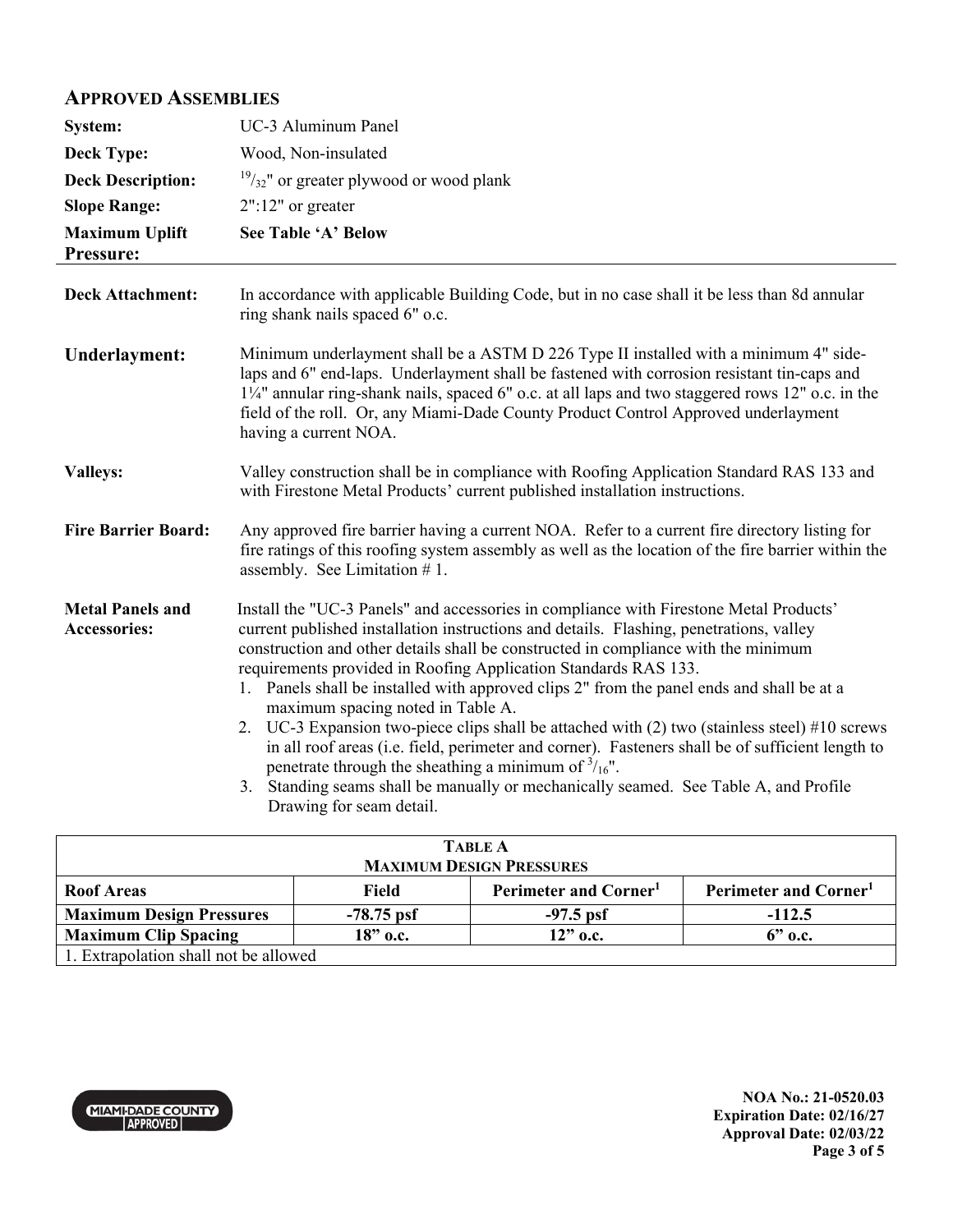## **SYSTEM LIMITATIONS**

- **1.** Fire classification is not part of this acceptance; refer to a current Approved Roofing Materials Directory for fire ratings of this product.
- **2.** The maximum designed pressure listed herein shall be applicable to all roof pressure zones (i.e. field, perimeters, and corners). Neither rational analysis, nor extrapolation shall be permitted for enhanced fastening at enhanced pressure zones (i.e. perimeters, extended corners and corners).
- **3.** Panels may be rolls formed in continuous lengths from eave to ridge. Maximum lengths shall be as described in Roofing Application Standard RAS 133
- **4.** All panels shall be permanently labeled with the manufacturer's name and/or logo, and the following statement: "Miami-Dade County Product Control Approved" **or** with the Miami-Dade County Product Control Seal as seen below. All clips shall be permanently labeled with the manufacturer's name and/or logo, and/or model.



**5.** All products listed herein shall have a quality assurance audit in accordance with the Florida Building Code and Rule 61G20-3 of the Florida Administrative Code.